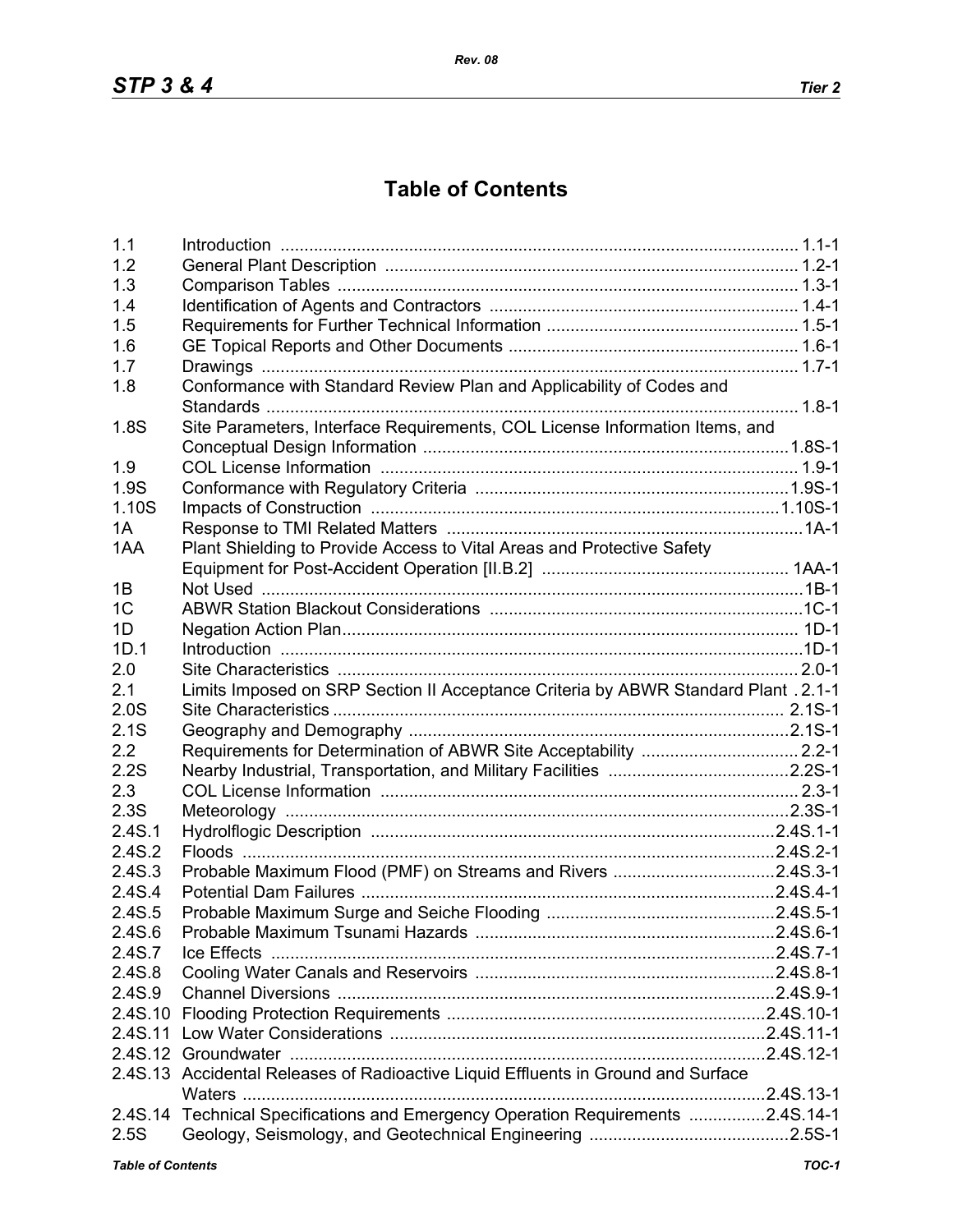| 2.5S.1 |                                                                                  |  |
|--------|----------------------------------------------------------------------------------|--|
| 2.5S.2 |                                                                                  |  |
| 2.5S.3 |                                                                                  |  |
| 2.5S.4 |                                                                                  |  |
| 2.5S.5 |                                                                                  |  |
| 2A     | Input to CRAC 2 Computer Code for Determination of ABWR Site Acceptability 2A-1  |  |
| 3.1    |                                                                                  |  |
| 3.2    |                                                                                  |  |
| 3.3    |                                                                                  |  |
| 3.4    |                                                                                  |  |
| 3.5    |                                                                                  |  |
| 3.6    | Protection Against Dynamic Effects Associated with the Postulated Rupture        |  |
|        |                                                                                  |  |
| 3.7    |                                                                                  |  |
|        |                                                                                  |  |
| 3.8    |                                                                                  |  |
| 3.9    |                                                                                  |  |
| 3.9S   |                                                                                  |  |
| 3.10   | Seismic and Dynamic Qualification of Mechanical and Electrical Equipment  3.10-1 |  |
| 3.11   | Environmental Qualification of Safety-Related Mechanical and Electrical          |  |
|        |                                                                                  |  |
| 3.12   |                                                                                  |  |
| 3.12S  |                                                                                  |  |
| 3.13   | Secondary Containment and Divisional Separation Zones - Barrier                  |  |
|        |                                                                                  |  |
| 3.13S  |                                                                                  |  |
| 3A     |                                                                                  |  |
| 3B     |                                                                                  |  |
| 3C     | Computer Programs Used in the Design and Analysis of Seismic Category I          |  |
|        |                                                                                  |  |
| 3D     | Computer Programs Used in the Design of Components, Equipment and                |  |
|        |                                                                                  |  |
| 3E     |                                                                                  |  |
| 3F     |                                                                                  |  |
| 3G     |                                                                                  |  |
| 3H     | Details and Evaluation Results of Seismic Category 1 Structures 3H-1             |  |
| 31     |                                                                                  |  |
| 3J     |                                                                                  |  |
| 3K     | Designated NEDE-24326-1-P Material Which May Not Change Without Prior            |  |
|        |                                                                                  |  |
| 3L     |                                                                                  |  |
| 3M     | Resolution Of Intersystem Loss Of Coolant Accident For ABWR 3M-1                 |  |
| 3MA    |                                                                                  |  |
| 4.0    |                                                                                  |  |
| 4.1    |                                                                                  |  |
| 4.2    |                                                                                  |  |
| 4.3    |                                                                                  |  |
| 4.4    |                                                                                  |  |
|        |                                                                                  |  |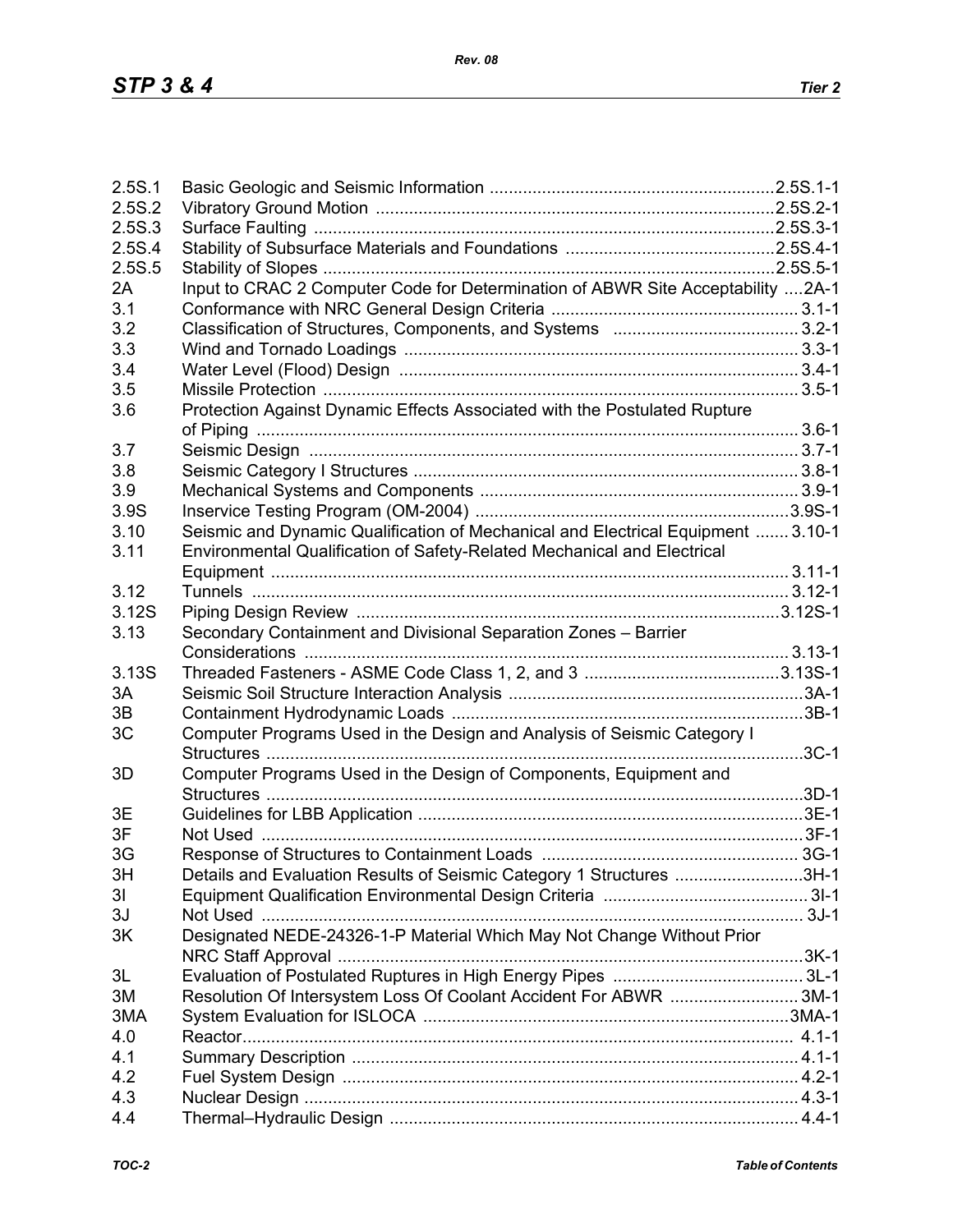| 4.5  |                                                                              |  |
|------|------------------------------------------------------------------------------|--|
| 4.6  |                                                                              |  |
| 4A   | Typical Control Rod Patterns and Associated Power Distribution for ABWR 4A-1 |  |
| 4B   |                                                                              |  |
| 4C   |                                                                              |  |
| 4D   | Reference Fuel Design Compliance with Acceptance Criteria 4D-1               |  |
| 5.0  |                                                                              |  |
| 5.1  |                                                                              |  |
| 5.2  |                                                                              |  |
| 5.3  |                                                                              |  |
| 5.4  |                                                                              |  |
| 5A   |                                                                              |  |
| 5B   |                                                                              |  |
| 6.   |                                                                              |  |
| 6.0  |                                                                              |  |
| 6.1  |                                                                              |  |
| 6.2  |                                                                              |  |
| 6.3  |                                                                              |  |
| 6.4  |                                                                              |  |
| 6.5  |                                                                              |  |
| 6.6  | Preservice and Inservice Inspection, and Testing of Class 2 and 3 Components |  |
|      |                                                                              |  |
| 6.7  |                                                                              |  |
|      |                                                                              |  |
| 6A   |                                                                              |  |
| 6B   |                                                                              |  |
| 6C   |                                                                              |  |
| 6D   |                                                                              |  |
| 6E   |                                                                              |  |
| 7.0  |                                                                              |  |
| 7.1  |                                                                              |  |
| 7.1S |                                                                              |  |
| 7.2  | Reactor Protection (Trip) System (RPS)—Instrumentation and Controls  7.2-1   |  |
| 7.3  |                                                                              |  |
| 7.4  |                                                                              |  |
| 7.5  |                                                                              |  |
| 7.6  |                                                                              |  |
| 7.6S |                                                                              |  |
| 7.7  |                                                                              |  |
| 7.8  |                                                                              |  |
| 7.8S |                                                                              |  |
| 7.9S |                                                                              |  |
| 7A   | Design Response to Appendix B, ABWR LRB Instrumentation and Controls 7A-1    |  |
| 7B   | Implementation Requirements for Hardware/Software Development 7B-1           |  |
| 7C   | Defense Against Common-Mode Failure in Safety-Related, Software-Based        |  |
|      |                                                                              |  |
| 7DS  | Digital Instrumentation and Control Design Verification for Safety-Related   |  |
|      |                                                                              |  |
|      |                                                                              |  |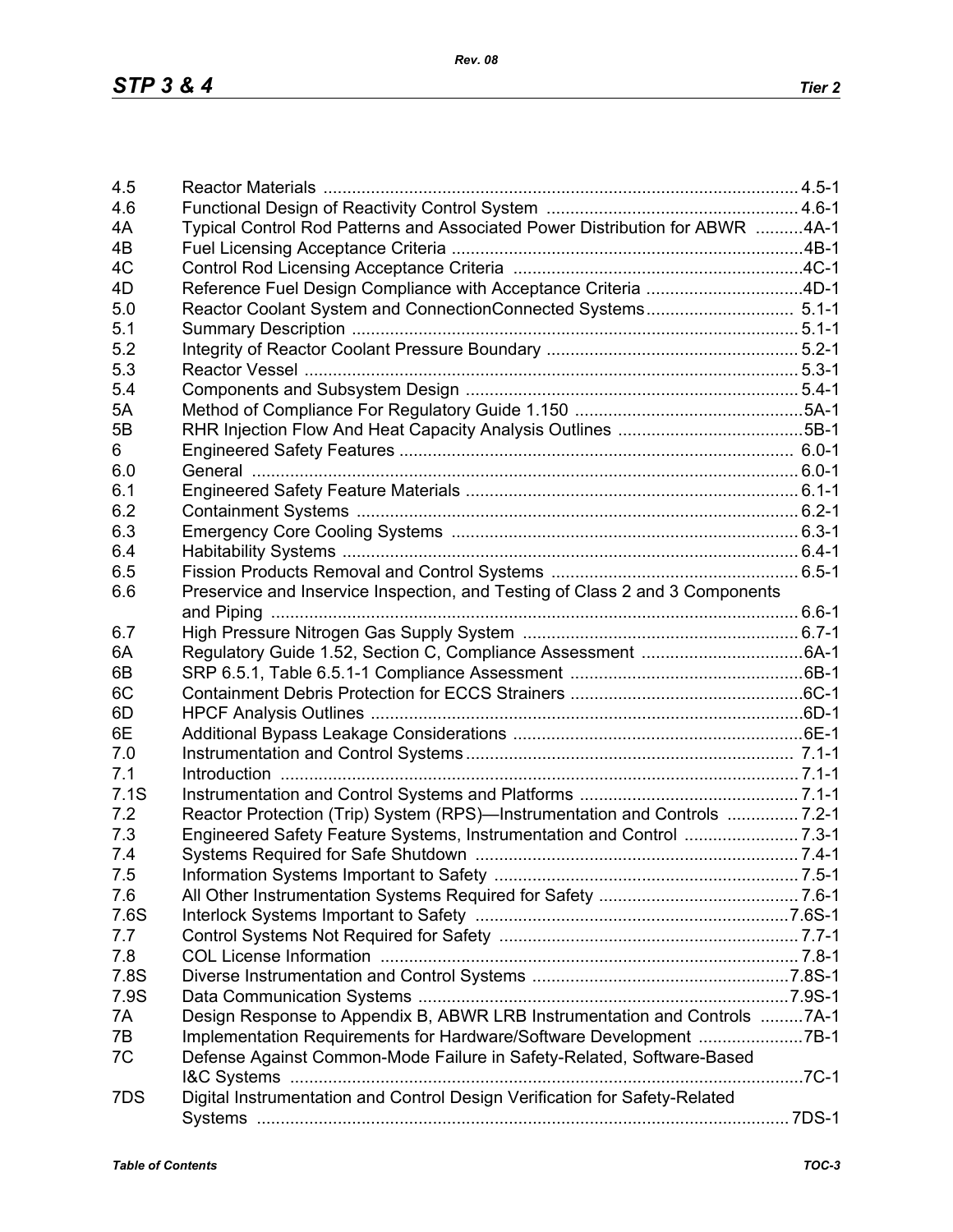| 8.0            |                                                                                                                |  |
|----------------|----------------------------------------------------------------------------------------------------------------|--|
| 8.1            | 1-1-1. B.1-1. B.1-1. B.1-1. B.1-1. B.1-1. B.1-1. B.1-1. B.1-1. B.1-1. B.1-1. B.1-1. B.1-1. B.1-1. B.1-1. B.1-1 |  |
| 8.2            |                                                                                                                |  |
| 8.3            |                                                                                                                |  |
| 8.4S           |                                                                                                                |  |
| 8A             |                                                                                                                |  |
| 9.0            |                                                                                                                |  |
| 9.1            |                                                                                                                |  |
|                |                                                                                                                |  |
| 9.2            |                                                                                                                |  |
| 9.3            |                                                                                                                |  |
| 9.4            |                                                                                                                |  |
| 9.5            |                                                                                                                |  |
| <b>9A</b>      |                                                                                                                |  |
| 9 <sub>B</sub> | Summary of Analysis Supporting Fire Protection Design Requirements 9B-1                                        |  |
| 9C             |                                                                                                                |  |
| 9 <sub>D</sub> |                                                                                                                |  |
| 9E             |                                                                                                                |  |
| 10.0           |                                                                                                                |  |
| 10.1           |                                                                                                                |  |
| 10.2           |                                                                                                                |  |
|                |                                                                                                                |  |
| 10.3           |                                                                                                                |  |
| 10.4           |                                                                                                                |  |
| 11.0           |                                                                                                                |  |
| 11.1           |                                                                                                                |  |
| 11.2           |                                                                                                                |  |
| 11.3           |                                                                                                                |  |
| 11.4           |                                                                                                                |  |
| 11.5           | Process and Effluent Radiological Monitoring and Sampling Systems  11.5-1                                      |  |
| 11.6           |                                                                                                                |  |
| <b>11A</b>     |                                                                                                                |  |
| 12.0           |                                                                                                                |  |
| 12.1           |                                                                                                                |  |
|                | Ensuring that Occupational Radiation Exposures are ALARA  12.1-1                                               |  |
| 12.2           |                                                                                                                |  |
| 12.3           |                                                                                                                |  |
| 12.4           |                                                                                                                |  |
| 12.5           |                                                                                                                |  |
| 12.5S          |                                                                                                                |  |
| 12A            |                                                                                                                |  |
| 12B            |                                                                                                                |  |
| 13.0           |                                                                                                                |  |
| 13.1           |                                                                                                                |  |
| 13.2           |                                                                                                                |  |
| 13.3           |                                                                                                                |  |
| 13.4           |                                                                                                                |  |
|                |                                                                                                                |  |
| 13.4S          |                                                                                                                |  |
| 13.5           |                                                                                                                |  |
| 13.6           |                                                                                                                |  |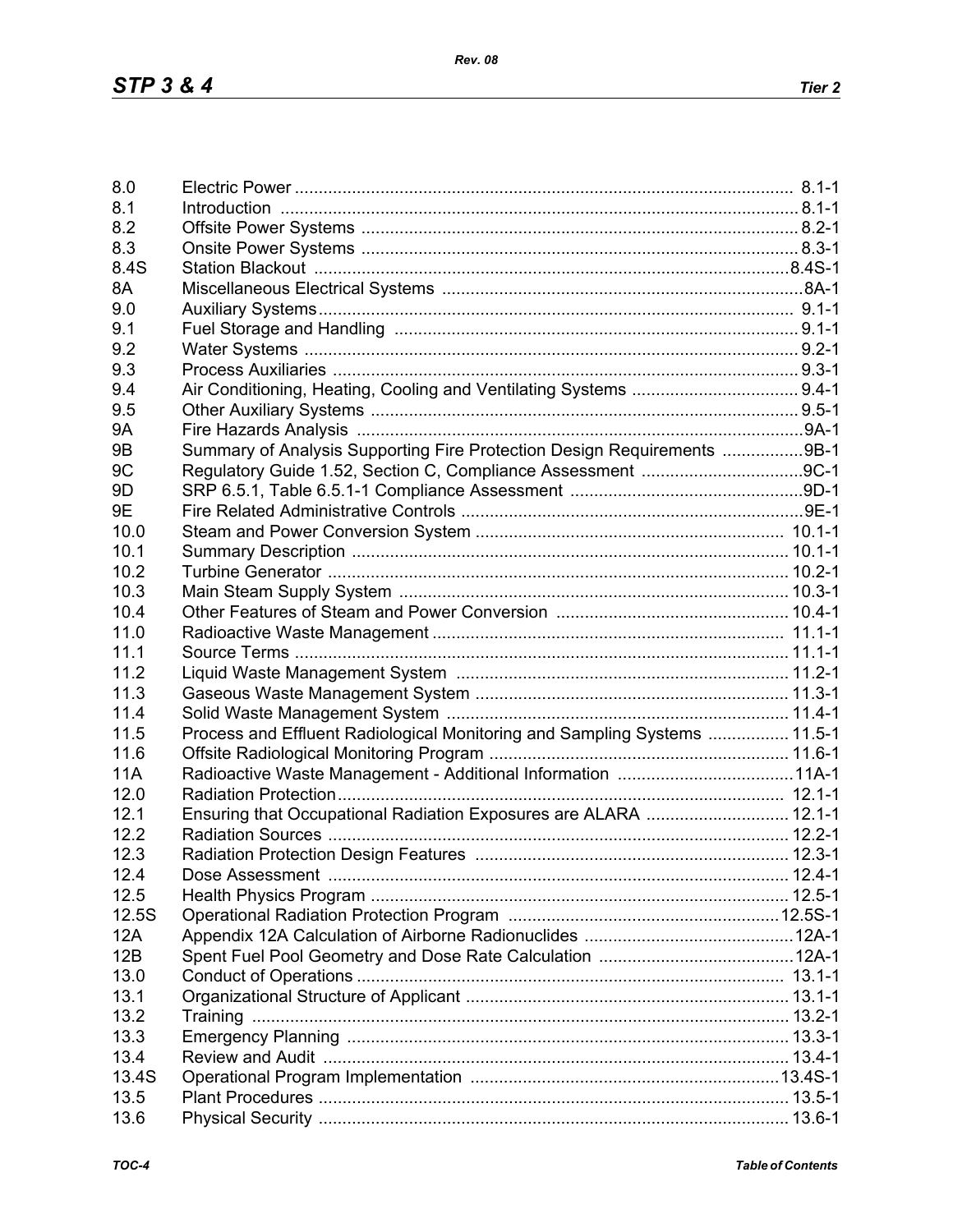| 13.7         |                                                                                    |  |
|--------------|------------------------------------------------------------------------------------|--|
| 14.0S        |                                                                                    |  |
| 14.0         |                                                                                    |  |
| 14.1         | Specific Information to be Included in Preliminary Safety Analysis Reports  14.1-1 |  |
| 14.1S        | Specific Information to be Addressed For the Initial Plant Test Program  14.1S-1   |  |
| 14.2         | Specific Information to be Included in Final Safety Analysis Reports  14.2-1       |  |
| 14.2S        |                                                                                    |  |
| 14.3         |                                                                                    |  |
| 14.3S        | Inspections, Tests, Analyses and Acceptance Criteria (ITAAC) 14.3S-1               |  |
| 15.0         |                                                                                    |  |
| 15.1         |                                                                                    |  |
| 15.1S        |                                                                                    |  |
| 15.2         |                                                                                    |  |
| 15.3         |                                                                                    |  |
| 15.4         |                                                                                    |  |
| 15.5         |                                                                                    |  |
| 15.6         |                                                                                    |  |
| 15.7         |                                                                                    |  |
| 15.8         |                                                                                    |  |
| <b>15A</b>   |                                                                                    |  |
| 15B          |                                                                                    |  |
| 15C          |                                                                                    |  |
| 15D          | Probability Analysis of Pressure Regulator Downscale Failure 15D-1                 |  |
| <b>15E</b>   |                                                                                    |  |
| 15F          |                                                                                    |  |
| 16.0         |                                                                                    |  |
| 16.1         |                                                                                    |  |
| 16.2         |                                                                                    |  |
| 16.3         | Limiting Conditions for Operation and Surveillance Requirements 16.3-1             |  |
| 16.4         |                                                                                    |  |
| 16.5         |                                                                                    |  |
| 17           |                                                                                    |  |
| 17.0         |                                                                                    |  |
| 17.1         |                                                                                    |  |
| 17.2         |                                                                                    |  |
| 17.3         |                                                                                    |  |
| 17.4S        |                                                                                    |  |
| 17.5S        |                                                                                    |  |
| 17.6S        |                                                                                    |  |
|              |                                                                                    |  |
| 18.0<br>18.1 |                                                                                    |  |
|              |                                                                                    |  |
| 18.2         |                                                                                    |  |
| 18.3         |                                                                                    |  |
| 18.4         |                                                                                    |  |
| 18.5         |                                                                                    |  |
| 18.6         |                                                                                    |  |
| 18.7         |                                                                                    |  |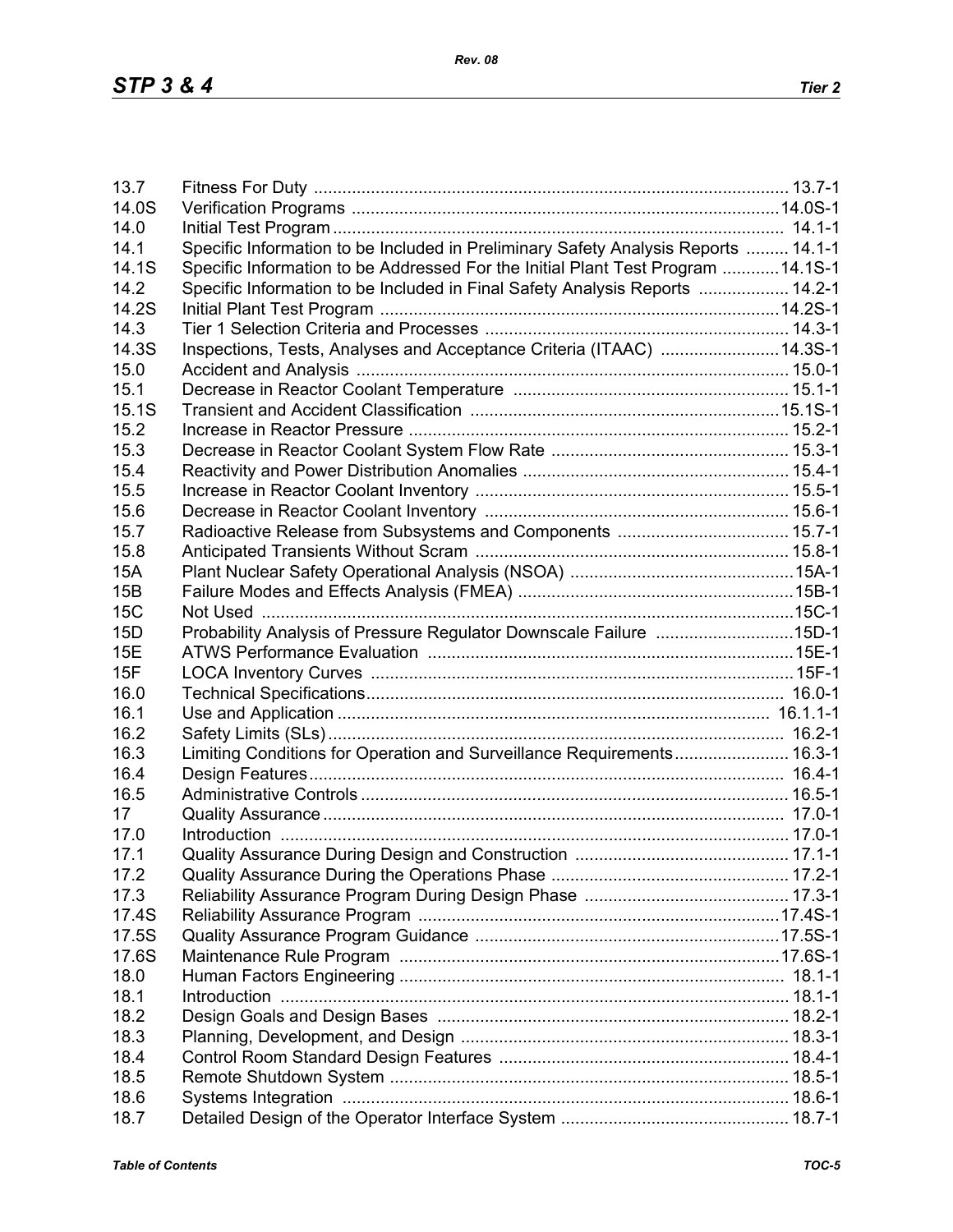| 18.8            |                                                                                    |  |
|-----------------|------------------------------------------------------------------------------------|--|
| <b>18A</b>      |                                                                                    |  |
| 18B             | Differences Between BWROG EPG Revision 4 and ABWR EPG 18B-1                        |  |
| <b>18C</b>      |                                                                                    |  |
| 18 <sub>D</sub> | Emergency Procedures Guidelines-Input Data and Calculation Results 18D-1           |  |
| <b>18E</b>      | ABWR Human-System Interface Design Implementation Process 18E-1                    |  |
| 18F             |                                                                                    |  |
| <b>18G</b>      |                                                                                    |  |
| 18H             | Supporting Analysis for Emergency Operation Information and Controls 18H-1         |  |
| 19.0            |                                                                                    |  |
| 19.1            |                                                                                    |  |
| 19.1S           |                                                                                    |  |
| 19.2            |                                                                                    |  |
| 19.3            |                                                                                    |  |
| 19.4            |                                                                                    |  |
| 19.4S           |                                                                                    |  |
| 19.5            |                                                                                    |  |
| 19.6            |                                                                                    |  |
| 19.7            |                                                                                    |  |
| 19.8            |                                                                                    |  |
| 19.9            |                                                                                    |  |
| 19.10           | Assumptions and Insights Related to Systems Outside of ABWR Design                 |  |
|                 |                                                                                    |  |
| 19.11           |                                                                                    |  |
| 19.12           |                                                                                    |  |
| 19.13           |                                                                                    |  |
| 19A             |                                                                                    |  |
| 19B             | Resolution of Applicable Unresolved Safety Issues and Generic Safety Issues  19B-1 |  |
| 19C             |                                                                                    |  |
| 19 <sub>D</sub> |                                                                                    |  |
| 19E             |                                                                                    |  |
| 19EA            |                                                                                    |  |
| 19EB            |                                                                                    |  |
| 19EC            |                                                                                    |  |
| 19ED            |                                                                                    |  |
| 19EE            |                                                                                    |  |
| 19F             |                                                                                    |  |
| 19FA            |                                                                                    |  |
| <b>19G</b>      |                                                                                    |  |
| 19H             |                                                                                    |  |
| 191             |                                                                                    |  |
| 19J             |                                                                                    |  |
| 19K             |                                                                                    |  |
| 19L             |                                                                                    |  |
| 19M             |                                                                                    |  |
| <b>19N</b>      |                                                                                    |  |
|                 | Analysis of Common-Cause Failure of <b>Multiplex</b> Essential Communications      |  |
|                 |                                                                                    |  |